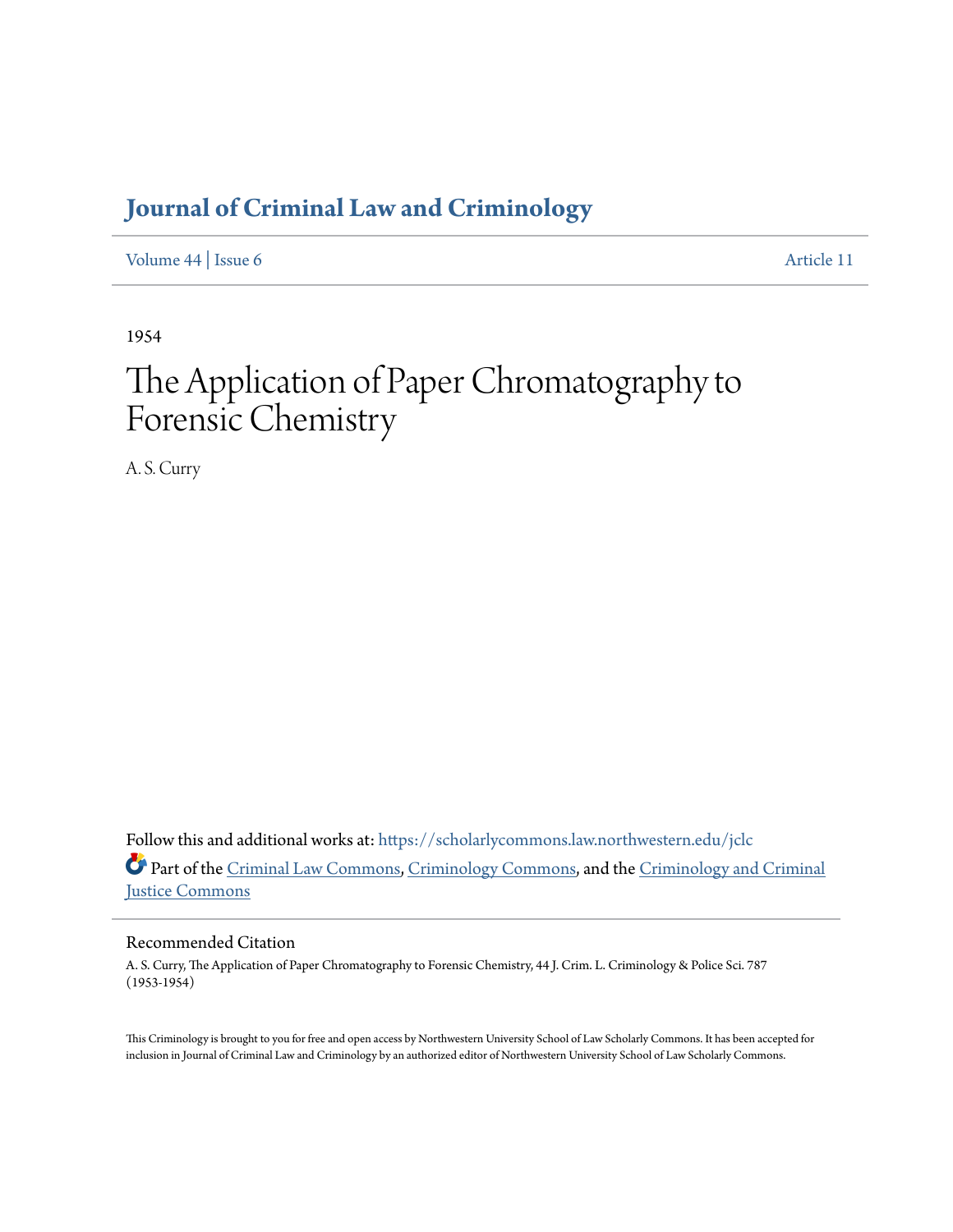## **POLICE SCIENCE**

## **THE APPLICATION OF PAPER CHROMATOGRAPHY TO FORENSIC CHEMISTRY\***

#### **A. S.** Curry

**A. S. Curry, Ph.D.,** is **a Senior Scientific** Officer **at the Home** Office **Forensic** Science Laboratory at Wakefield, England. The author received his Doctorate at Trinity College, Cambridge, in **the field of** Organic Chemistry where **he** used paper chromatography extensively **in** his research. **His** present paper summarizes many of **its** uses **in** the **field** of Forensic Chemistry.-EnITOR.

Paper chromatography since its rediscovery barely ten years ago has been applied in every branch of chemistry for the separation, purification, and identification of a great range of compounds. The number of subjects and materials that fall within its sphere of influence increases daily. While there is no general theory that covers all aspects of the separation of compounds on paper it is useful to think of this separation as being due to differences in the partition coefficients of the compounds between the eluent phase and the stationary phase held in the paper fibres. The method offers a rapid means of comparison, and in many cases an identification, on a few micrograms of material and is obviously a very powerful tool in the hands of the forensic chemist.

It is not possible here to review all the literature that is of interest in this field; indeed, it is the intention only to give a few examples in which from personal experience paper chromatography has proved to be an invaluable aid.

The problems that face the forensic chemist are peculiar in that it is rare for him to have sufficient material of high enough purity to obtain such data as **%** carbon, **%** hydrogen, **%** nitrogen, mixed melting points, and all the usual criteria required for a complete analysis. Instead, the materials with which he deals are more often mixtures of similar oils, greases, drugs from natural sources whose active constituent has not yet received the attention of the research worker, or minute quantities of drugs and metabolites isolated from viscera. He is consequently forced to resort in many cases to such tests as empirical colour reactions and physical comparisons in an effort to compare or contrast his sample with supplied control substances or a sample of known origin. It is in this field that paper chromatography provides a valuable addition to his armoury. Its advantages may be summarised as follows.

1. The method offers a ready separation and comparison of similar

<sup>\*</sup>Thanks are accorded to Dr. F. **G.** Tryhorn, Director of the Home Office **North** Eastern Forensic Science Laboratory, for his **advice** and also for **his** permission **to** publish.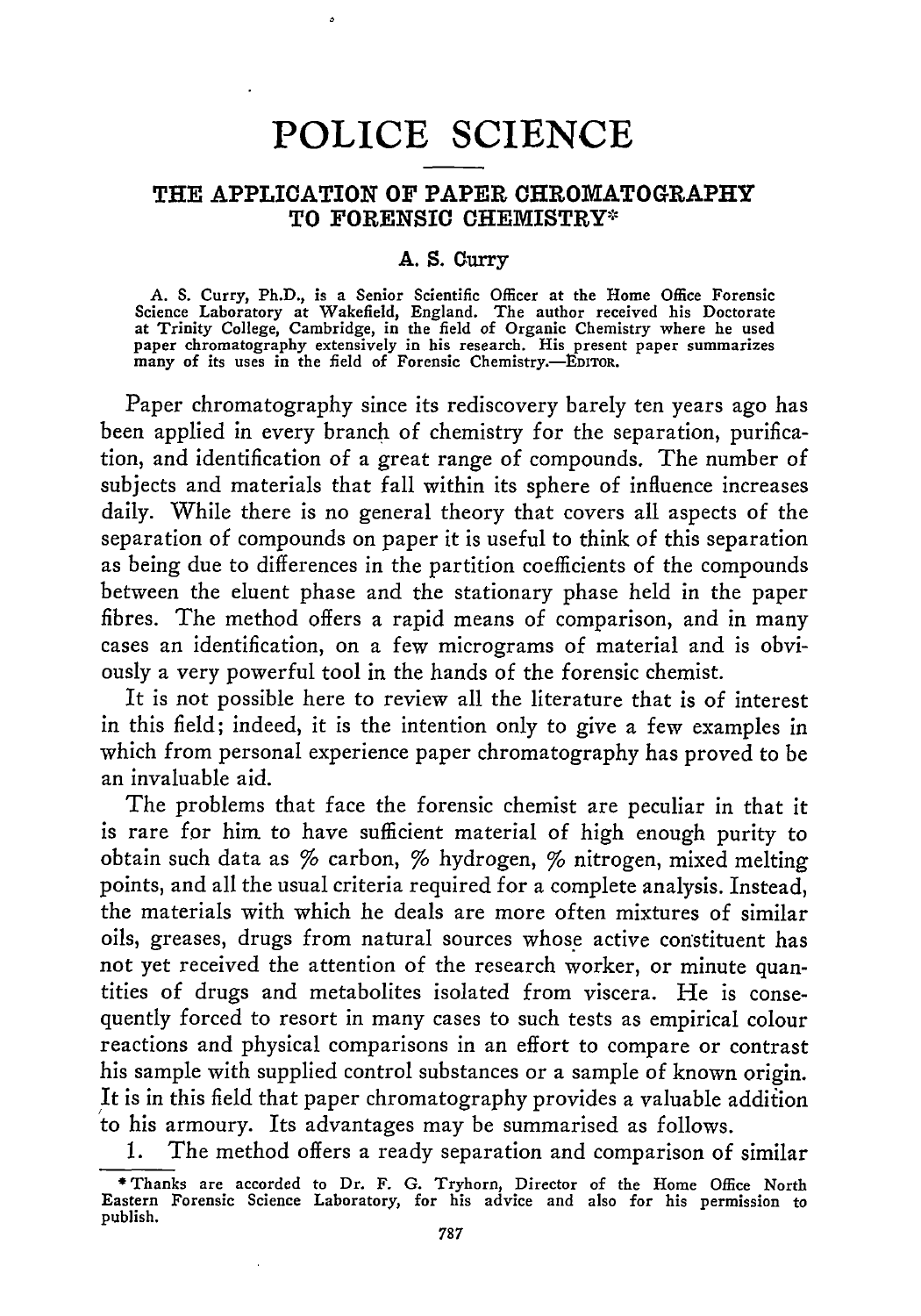compounds on a microgram scale. Consequently in the case of toxicological specimens, for example, traces of drugs and their metabolites are easily separated from one another and from such impurities as fat, and normal body breakdown products.

2. The Rf values, i.e., distance of travel of spot  $\overline{C}$  of the comdistance of travel of solvent, pounds under investigation in several solvent systems provide a set of numerical values that taken into account with other considerations are very often specific.

3. After the separation on paper many colour tests on the now pure material designed to show up functional groups, as well as such physicochemical properties as quantitative UV adsorption, provide valuable data as to chemical identity.

4. Only micrograms of material are required and, while the method as usually performed is only roughly quantitative, it is very easily made highly quantitative.

**S.** Where compounds having unknown physical properties are involved the active fraction can easily be traced on the micro scale prior to a macro work up.

6. Because such a small quantity of material is used up the bulk of the sample can often be retained-always a matter of great importance in forensic work.

The mechanics whereby the solvent is caused to flow over the paper are largely governed by personal choice coupled with a desire to obtain maximum resolution of the spots. The solvent can flow verticallyascending or descending—or horizontally. Sufficient is it to say that no more than the paper, the solvent, and some type of container are required.

The Rf values and techniques for a vast number of different classes of compounds have appeared in the literature, but, in the author's opinion, it is essential to use published Rf values only as a guide and to run one's own control specimens side by side with the unknown. This will have particular appeal to the forensic chemist.

The paper itself usually requires little pre-treatment although the author invariably washes before use with acetic acid followed by distilled water, as advocated by Hanes and Isherwood ( **1** ).

Care must be taken in the interpretation of chromatograms as it is not unknown for a pure compound to give more than one spot $(2, 3)$ or to change in Rf with the pH of the solution in which it is applied to the paper $(3, 4)$ . This emphasises the importance of running exact controls. While the solvents and types of paper used for the actual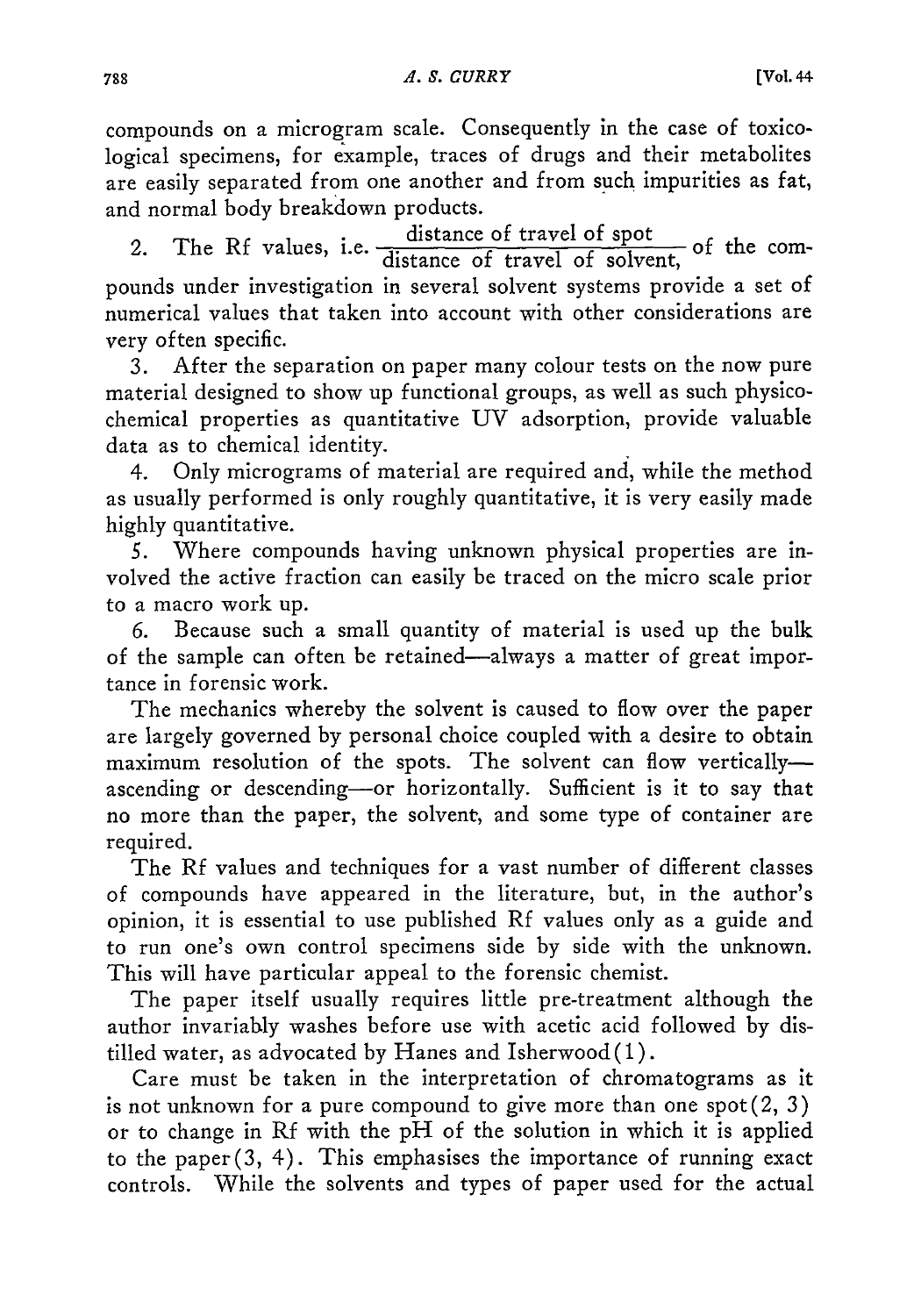development are largely governed by experience, it is possible here to give some general headings for the techniques of identification. These are:

- **1.** Natural colour of substances under investigation.
- 2. Behaviour in ultraviolet light.
- 3. Use of chemical reagents designed to produce colour or changes in behaviour under UV.
- 4. Biological tests on the paper or on eluted spots.
- 5. Radioactivity detected by counts or autoradiography.

These methods are largely self explanatory, but it is perhaps rewarding to consider some of the types of spraying or dipping agents that are used to show up the position of the spots as visible colours. These can be generally regarded as non-specific and those that show varying degrees of specificity. The former include potassium permanganatesulphuric  $\alpha$ cid(5), and the forensic scientist will not be surprised that iodine both as vapour and as a spray is often used. Showing more specificity are ninhydrin for amino acids, certain classes of amines(6) and ammonium salts of fatty acids (7); ferric chloride for phenols  $(8)$ and penicillin derivatives(9) ; and ammoniacal silver nitrate for reducing compounds. Indicator solution is also used to show up acidic or basic spots. In the more highly specific class may be mentioned that for  $\alpha$  glycols where a sodium periodate cleavage to the dialdehyde is followed by the appearance of a pink colour at the site of the spots on spraying with Schiff's reagent  $(10)$ .

From these few examples it will be seen that while the separation of compounds on paper in several solvent systems, in one and two dimensions, provides highly characteristic Rf values, there can be coupled with these values an ever increasing number of spot tests so that the degree of final identification is very high indeed.

To turn from the general field to the subjects of interests in forensic chemistry is not a big jump as the following examples will prove. The original experiments in paper chromatography took place nearly one hundred years ago and were used to separate dyestuffs. This provides a link with present day practice where compounds that have no colour are converted into coloured derivatives either in solution before development or actually on the paper itself. The separation of the individual cresols and phenols in that favourite suicide draught-disinfectantmay be accomplished by diazotisation followed by a separation of the coloured diazo derivatives (11). It may in some cases be necessary to decide whether the cresol mixture recovered from the stomach has, come from a certain bottle, and a rough quantitative analysis is easily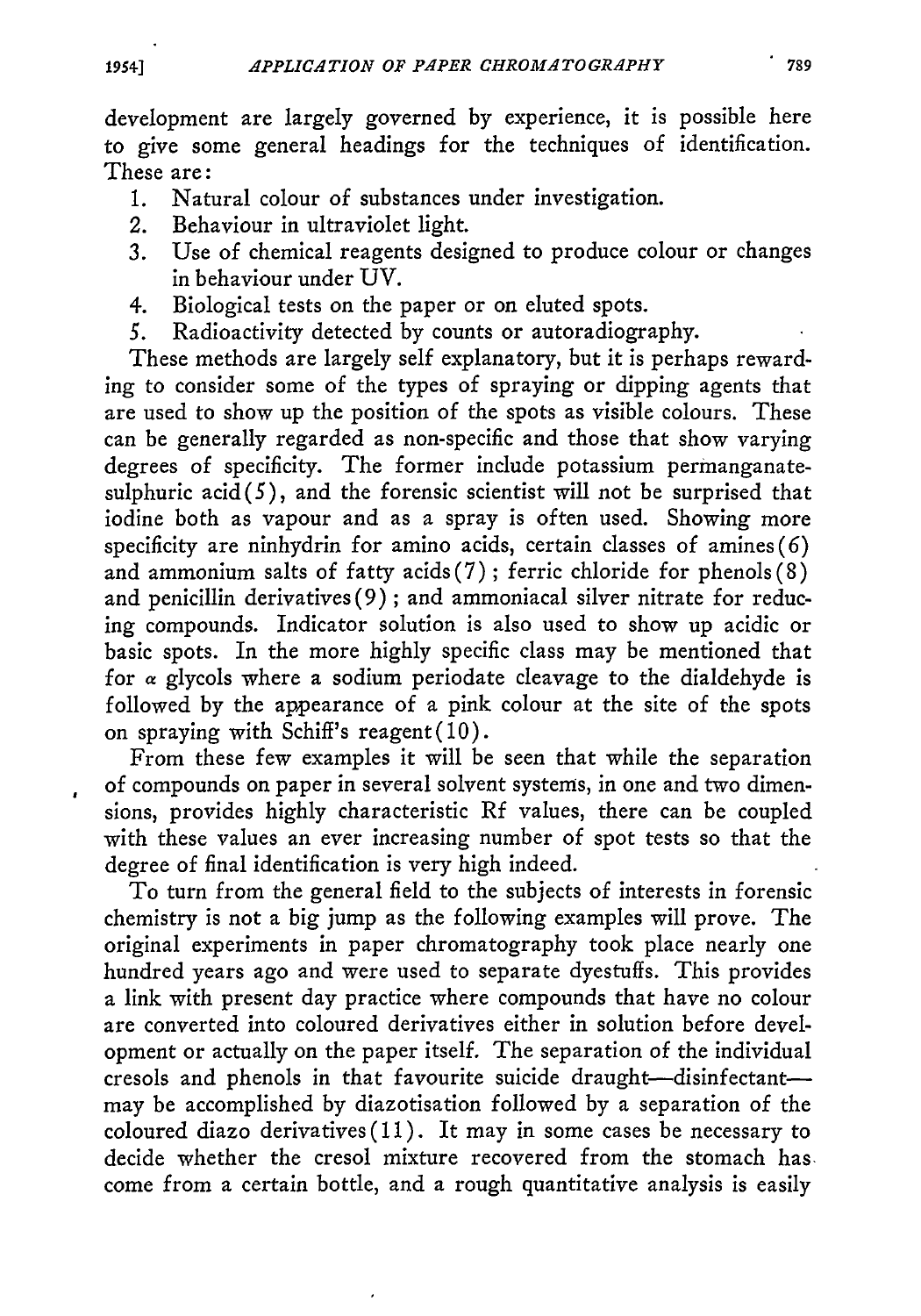carried out by visual inspection after development of the chromatogram. Alcohols (12), aldehydes, and ketones ( 13 ) may also be converted to coloured, non-volatile derivatives before chromatography. The separation of the dyes in writing inks on paper is an additional aid in the hands of the document examiner(14). The larceny of some sweets **by** a youth provided an opportunity for the comparison with the stolen sweets of sugars present in three minute crystals and some gummy material in the suspect's pocket. The chromatographic separation of different sugars and their appearance in toffees and sweets has been accomplished $(31)$ , and the exact similarity of the paper chromatographic pictures of this gum with the sweet not only showing the component sugars but their relative concentrations is an example of how paper chromatography may give information unobtainable **by** any other means. While the presence of natural or induced colour in the compounds is an advantage, it is **by** no means essential. Compounds that absorb or fluoresce in UV radiation reveal their presence on the chromatogram where they can be photographed **by** placing the paper chromatogram on a sheet of photographic paper and exposing to ultraviolet(15). Adsorbent spots on developing the photograph show up as white spots on a black background. A comparison of oils and greases transferred in motor accidents from the vehicle to the victim is easily accomplished **by** a paper chromatographic separation followed by inspection or photography in UV light. The method was also used **by** the author recently in a case involving the larceny of bicycles where a comparison of oil and grease scrapings was desired. In most of the work done on paper chromatography the paper holds the water rich phase, but it is sometimes necessary to reverse the procedure and make the paper hold the water poor phase—such is the case in the separation of different resins reported recently (16).

It is, however, to the toxicologist that the applications of paper chromatography provide a very material aid. The advent of new drugs having a very high specific activity and consequently a relatively low lethal dose has presented the toxicologist with the need for the classification of poisonous material not on a milligram but on a microgram scale. The use of paper chromatography provides the answer. The identity of the poison can be found with a higher degree of certainty and using at the very most only one tenth the quantity by paper chromatography than **by** the older means of arbitrary colour tests. This is because one has not only a set of colour tests on the pure material on the paper but also a set of very highly characteristic numerical Rf values. The importance of a paper chromatographic separation of the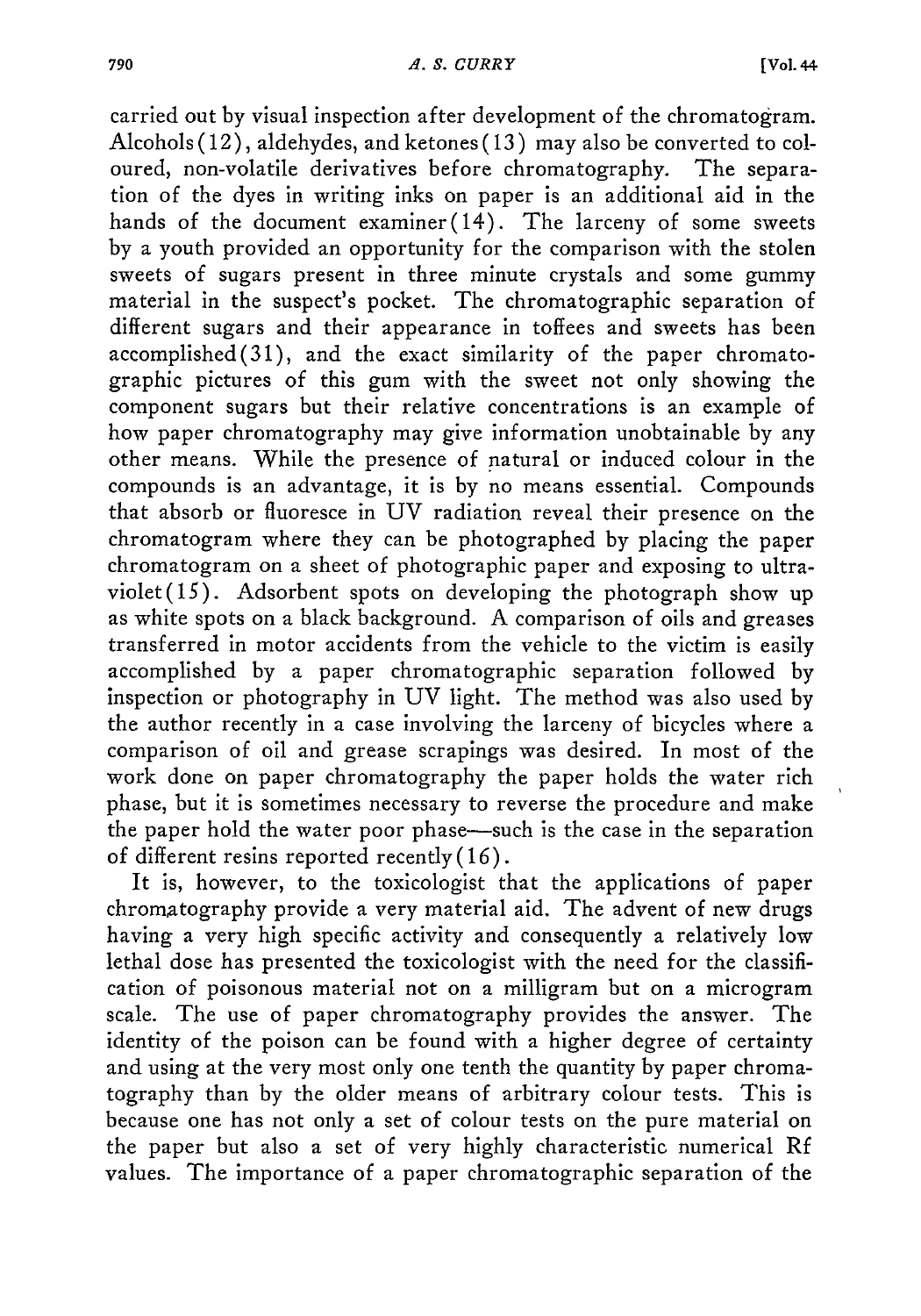wanted material from all impurities, before the colour tests are applied, cannot be overestimated. Some measure of the resolving power of paper chromatography is revealed by a study of the amino-acids and peptides separated on a single two dimensional chromatogram by Dent(17) where no less than 61 very similar compounds are resolvable using this technique. Another example is the separation of the 2' and 3' phosphates of various nucleosides on paper(18). The necessity of extracting as pure a sample as possible is not removed by the use of paper chromatography. It is with the final gum or oil, perhaps less than 100  $\mu$ g in quantity that paper chromatography will be of most use and may well provide the answer as to its identity.

From the acid ether extraction the main bulk of toxicological specimens are made up by the barbiturates. This class of compounds often cause coma, and death may be delayed for several days. The quantities of drug remaining in the organs is often hence reduced to a very low level. The separation and identification of some barbiturates has been accomplished $(19)$ , and a method based on these reports has been in use in the author's laboratory for some time now. In one case a person died shortly after the ingestion of an anti-asthmatical drug containing phenobarbitone (1/8 gr.). From 100 g of liver was isolated sufficient barbiturate to show on paper chromatography the presence not only of phenobarbitone but also of another barbiturate very probably nembutal. From the densities of the spots it was possible to say that the quantities agreed with the consumption of two different barbiturates in  $\frac{1}{8}$ th grain quantities. It will be noted that these quantities (40  $\mu$ g and 20  $\mu$ g) are well below the values necessary for the cobalt acetate / isopropylamine reaction. In another case the victim died from strangulation, and the pathologist was of the opinion that this occurred during sleep. Confirmation of this view was obtained by the isolation from 10 g of blood (only sample available) of a specimen that behaved on paper exactly as amytal and was in therapeutic concentration. The presence of barbiturate metabolites, as well as the unchanged drug, has been demonstrated in several specimens in which death had been delayed, and this suggests that colourimetric comparison methods for the quantitative determination of barbiturate in toxicological specimens will be unreliable if done prior to initial purification by chromatography. In the ether extraction from acid solution may also be found the sulphonamides, and their separation and identification has also been demonstrated using paper chromatography (20). The absence of a sulphonamide from a whole chicken was shown in a case involving the larceny of some birds, that, it was alleged, had been given a proprietary sulphona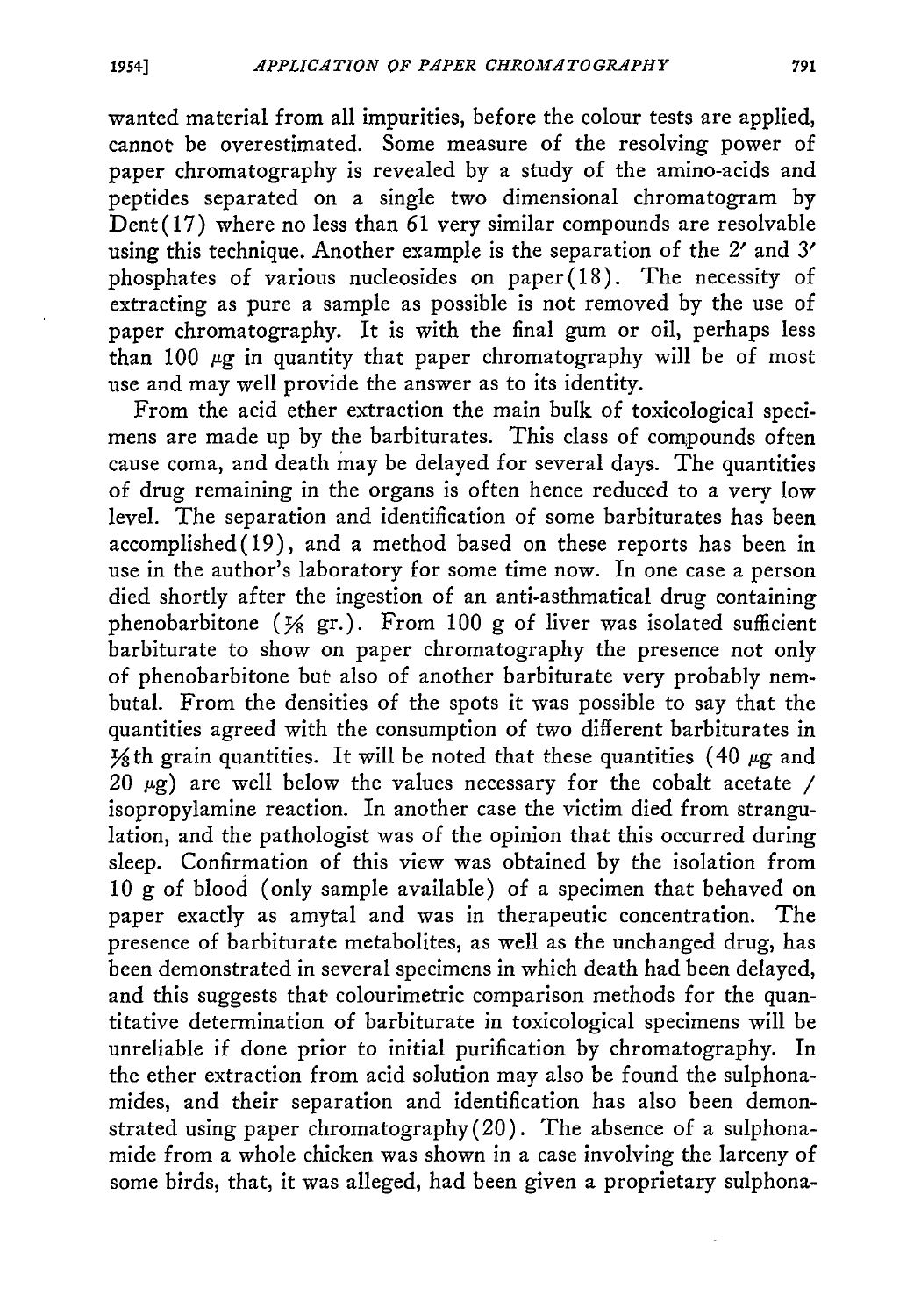mide administered as a bactericide. The estimated maximum quantity in the whole bird was of the order of 40  $\mu$ g. And while this is much too small a quantity for classical analysis it would have been sufficient to provide not only an identification of the particular sulphonamide, had it been present, but also a quantitative assay, by the use of paper chromatography.

In the chloroform extract from alkaline solution may be found among others the alkaloids and many basic synthetic preparations. Different classes of alkaloids have been examined by this technique **(21** ), and general considerations of the paper chromatographic separation of alkaloids have been reviewed (22). The selection of suitable solvent systems and identification reagents for use by the toxicologist with this class of compound is being reviewed in this laboratory and sufficient has already been achieved to provide an unambiguous identification of very many alkaloids on a  $2-5$   $\mu$ g scale. Also included are such compounds as the cocaine type of benzoic esters(23) and many compounds having amino groups in the molecule such as ephedrine, amphetamine(24) and also adrenaline(24, 2a, 25). One example in which paper chromatography was used with advantage was in a case where the suicide had the choice of atropine or one of the new anti-Parkinsonian synthetic drugs. It was found to be extremely simple to show not only the absence of atropine in the organs but also to confirm the presence of the synthetic drug plus several of its metabolites. No reliance could in this case be placed on the colours with classical alkaloidal reagents for two reasons-the minute quantity available because death had been delayed, and also the absence of any data on the results of these colour tests with the synthetic drug in the presence of its metabolites.

While the compounds mentioned above that have been extracted by the acid ether and the alkaline chloroform provide the bulk of the specimens there are other examples in which paper chromatography has been used in this laboratory, or of which the author feels use can be made in the future. In cases of greyhound doping the smallness of the dose, perhaps coupled with death after the strain of running, reduces the quantity available for examination once again to microgram amounts. Digitalis provides a good example of this type of drug and also how its metabolism to the genin alters the significance of a biological test. Paper chromatography however has been used to separate and identify the members of this family(25), and has been used in this laboratory as an aid in this type of investigation. Other sterols of interest to the forensic chemist that have been investigated include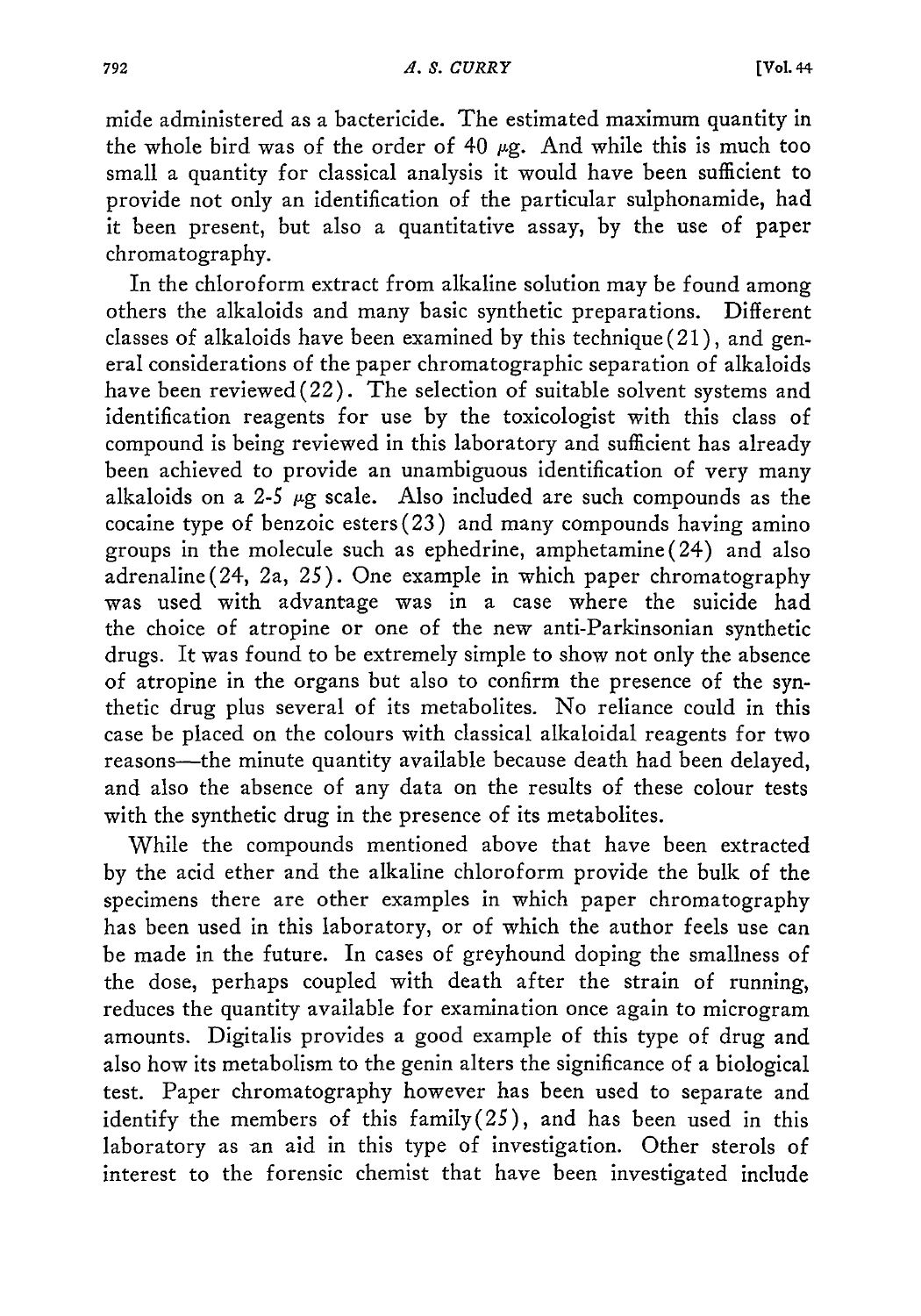natural oestrogens (26) and sapogenins (27). The antibiotics have not been neglected, and in one case the presence of both procaine(28) and penicillin(9) was demonstrated in the dregs of a sample of procaine penicillin where death followed the injection of a therapeutic dose.

The amino acids provide an example to illustrate the potentialities of the method, and disclose an increasing number of natural products that can be compared after their chromatographic separation on paper. The separation of amino acids in urine (29) offers perhaps the first hope of an easy comparison of this type of body fluid and its relation to the individual. The amino acid constituents of gastric juices and saliva have been shown to be different(30), and soon no doubt examples will appear of this type of work being used by the forensic chemist.

In the inorganic field there have been many papers on the separation of both anions and cations, and there are many applications of this type of separation that will interest the forensic chemist and the toxicologist.

It is hoped that these few examples and suggestions will draw attention to the potentialities of the technique and the horizon of the forensic chemist will by its use be even further extended.

### **REFERENCES**

1. Hanes, C. S. and Isherwood, F. A. Nature *164,* 1107, 1949.

2a. Shepherd, **D.** M. and West, **G.** B. Nature *169,* **797, 1952.**

2b. Hassall, C. H. and Martin, S. L. J. Chem. Soc. 2766, 1951. Paterson, H. and<br>Reincke, L. M. J. A. C. S. 72, 3598, 1950. Partridge, M. W. and Westall, R. G. Biochem *3. 42,* 249, **1948.**

**3.** Curry, **A. S.** Nature *171,* **1026, 1953.** 4. Landau, **A. J.** et al. Anal. Chem. *23,* **1, 162, 1951.** McFarren, **E. A.** Anal. Chem. *23, 1,* **168, 1951.** *5.* Prochazka, Z. Chem. Listy *44,* 43, 1950.

6. Wickstrom, A. and Salvesen, B. **J.** Pharmacy & Pharmacol. 631, 1952. Brenner, **J.** M. and Kenton, R. H. Biochem. J. *49,* 651, 1951.

7. Long, A. **G.,** Quayle, J. R., and Stedman, R. **J. J.** Chem. Soc. 2197, 1951. 8. Barton, *G.* M. et al. Nature *170,* 249, 1950. Bate-Smith and Westall, Biochim. & Biophys. Acta. 4, 427, 1950.

9. Baker, P. B. et al. Analyst *75, 651, 1950.*

10. Buchanan, 3. G., Dekker, C. A., and Long, A. G. **J.** Chem. Soc. 3162, 1950. 11. Ashmore, S. A. and Savage, H. Analyst *77,* 439, 1952. Chang, W. **J.** A. C.S. *74,*

*5766,* 1952.

12. Karizone, T. et al. Nature *168, 511, 1951.* **13.** Meigh, **D.** F. Nature *170,* 579, 1952.

14. Somerford, A. W., *J.* Crim. Law, Criminology & Police Science *43, 1,* 124, 1952. Brackett, **J.** W., and Bradford, L. W. **J.** Crim. Law, Criminology & Police Science, *43, 4,* **530,** 1952.

15. Markham, R. and Smith, **J. D.** Nature *163,* 250, 1949. Holliday, **E.** R. and Johnson, F. A. Nature *163,* 216, 1949.

*16.* Mills, **J. S.** and Werner, A. E. Nature *169,* 1064, 1952. 17. Dent, C. E. Biochem. *J. 43,* 169, 1948.

18. Carter, C. E. J. A. C. S. 72, 1466, 1950.<br>19. Algeri, E. J. and Walker, J. J. Am. J. Clin. Path. 22, 37, 1952. Wickstrom, A. and<br>Salvesan, B. J. Pharmacy and Pharmacol. 98, 1952.

20. Robinson, R. Nature *168,* 512, 1951. Steel, A. **E.** Nature *168, 877,* 1951.

793